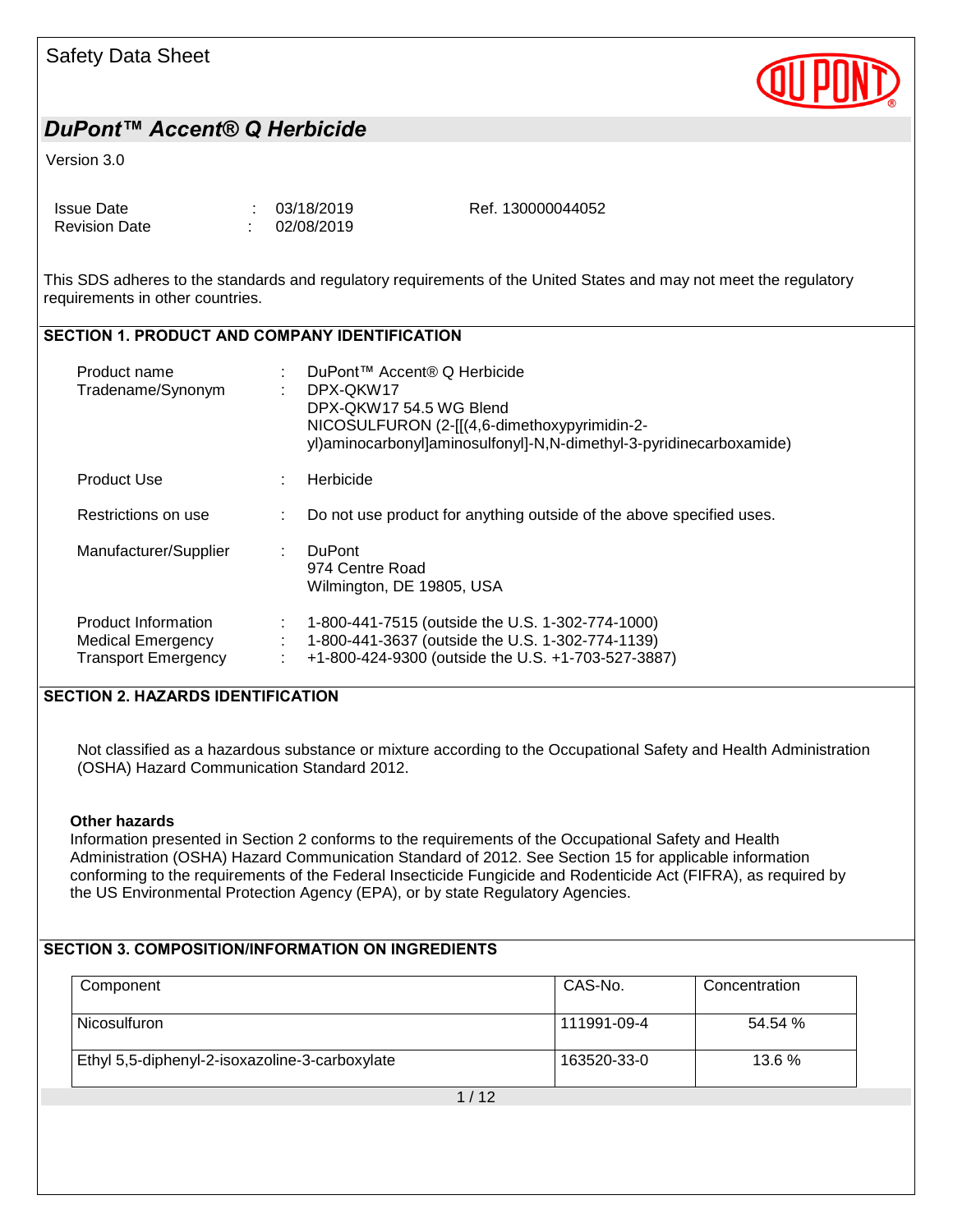| <b>Safety Data Sheet</b>                                 |                                                                                                                             |                                                                                                                                                                                                                                                                                                                                                                                                     |                                                                           |
|----------------------------------------------------------|-----------------------------------------------------------------------------------------------------------------------------|-----------------------------------------------------------------------------------------------------------------------------------------------------------------------------------------------------------------------------------------------------------------------------------------------------------------------------------------------------------------------------------------------------|---------------------------------------------------------------------------|
| DuPont™ Accent® Q Herbicide                              |                                                                                                                             |                                                                                                                                                                                                                                                                                                                                                                                                     |                                                                           |
| Version 3.0                                              |                                                                                                                             |                                                                                                                                                                                                                                                                                                                                                                                                     |                                                                           |
| <b>Issue Date</b><br><b>Revision Date</b>                | 03/18/2019<br>02/08/2019                                                                                                    | Ref. 130000044052                                                                                                                                                                                                                                                                                                                                                                                   |                                                                           |
| Other Ingredients                                        |                                                                                                                             |                                                                                                                                                                                                                                                                                                                                                                                                     | 31.86 %                                                                   |
|                                                          | Present as an impurity in the clay component of this product:                                                               |                                                                                                                                                                                                                                                                                                                                                                                                     |                                                                           |
| Titanium dioxide                                         |                                                                                                                             | 13463-67-7                                                                                                                                                                                                                                                                                                                                                                                          | $0.1 - 0.5 \%$                                                            |
|                                                          |                                                                                                                             |                                                                                                                                                                                                                                                                                                                                                                                                     |                                                                           |
| <b>SECTION 4. FIRST AID MEASURES</b>                     |                                                                                                                             |                                                                                                                                                                                                                                                                                                                                                                                                     |                                                                           |
| General advice                                           | center or doctor, or going for treatment.<br>Regulatory Agencies.                                                           | Have the product container or label with you when calling a poison control<br>Information presented in Section 4 conforms to the requirements of the<br>Standard of 2012. See Section 15 for applicable information conforming to the<br>requirements of the Federal Insecticide Fungicide and Rodenticide Act (FIFRA),<br>as required by the US Environmental Protection Agency (EPA), or by state | Occupational Safety and Health Administration (OSHA) Hazard Communication |
| Inhalation                                               | : No specific intervention is indicated as the compound is not likely to be<br>hazardous.                                   |                                                                                                                                                                                                                                                                                                                                                                                                     |                                                                           |
| Skin contact                                             | : Take off all contaminated clothing immediately. Rinse skin immediately with<br>treatment advice.                          | plenty of water for 15-20 minutes. Call a poison control center or doctor for                                                                                                                                                                                                                                                                                                                       |                                                                           |
| Eye contact                                              | : Hold eye open and rinse slowly and gently with water for 15-20 minutes.                                                   | Remove contact lenses, if present, after the first 5 minutes, then continue<br>rinsing eye. If eye irritation persists, consult a specialist.                                                                                                                                                                                                                                                       |                                                                           |
| Ingestion                                                | : No specific intervention is indicated as the compound is not likely to be<br>hazardous. Consult a physician if necessary. |                                                                                                                                                                                                                                                                                                                                                                                                     |                                                                           |
| Most important<br>symptoms/effects, acute<br>and delayed | No applicable data available.                                                                                               |                                                                                                                                                                                                                                                                                                                                                                                                     |                                                                           |
| Protection of first-aiders<br>Notes to physician         | : No applicable data available.<br>: No applicable data available.                                                          |                                                                                                                                                                                                                                                                                                                                                                                                     |                                                                           |
| <b>SECTION 5. FIREFIGHTING MEASURES</b>                  |                                                                                                                             |                                                                                                                                                                                                                                                                                                                                                                                                     |                                                                           |

 $2/12$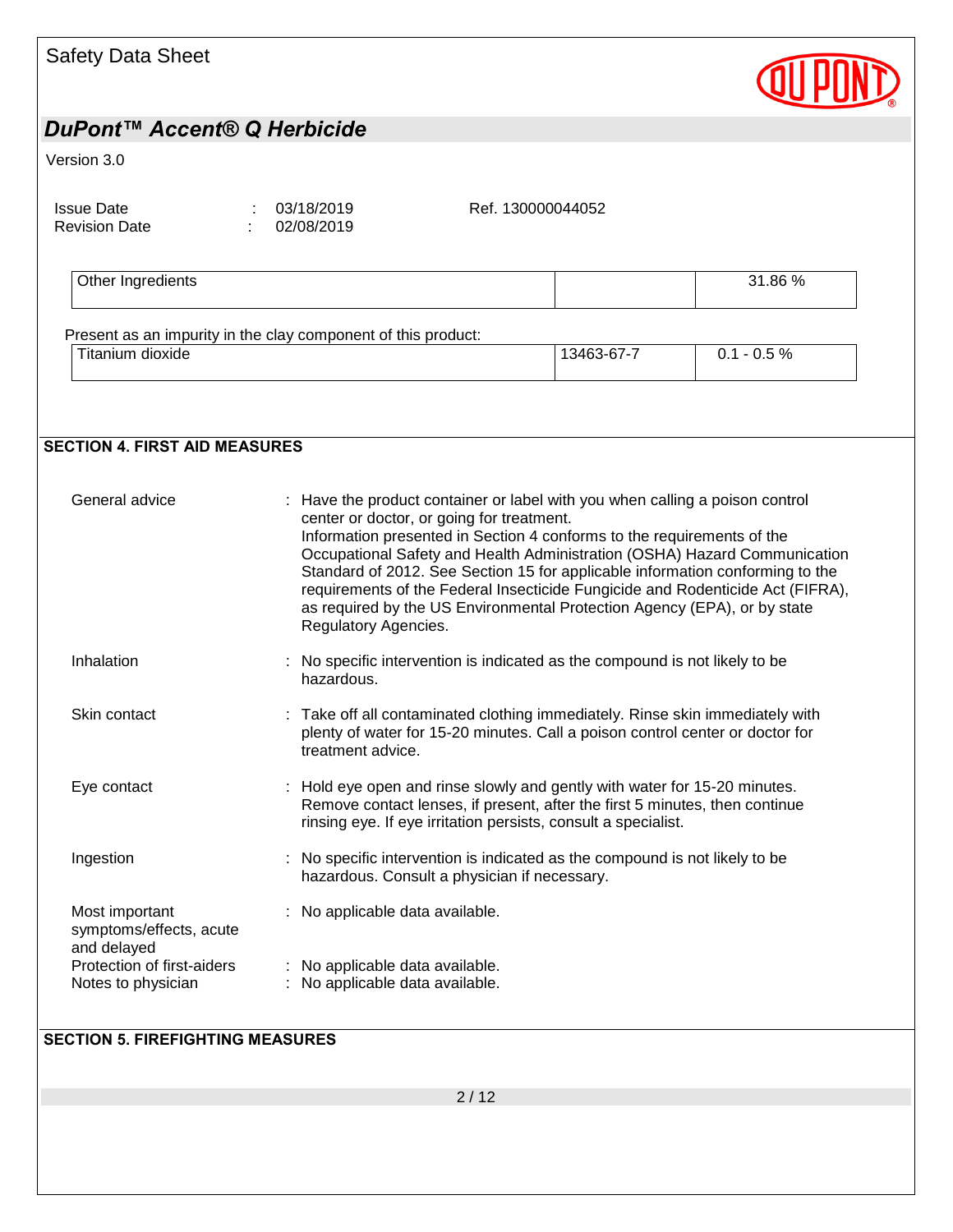

#### Version 3.0

| <b>Issue Date</b><br><b>Revision Date</b>                      | 03/18/2019<br>02/08/2019          | Ref. 130000044052                                                                                                                                                                                                                                      |
|----------------------------------------------------------------|-----------------------------------|--------------------------------------------------------------------------------------------------------------------------------------------------------------------------------------------------------------------------------------------------------|
| Suitable extinguishing media                                   |                                   | : Water spray, Foam, Dry chemical, Carbon dioxide (CO2)                                                                                                                                                                                                |
| Unsuitable extinguishing<br>media                              | : No applicable data available.   |                                                                                                                                                                                                                                                        |
| Specific hazards                                               | : Not a fire or explosion hazard. |                                                                                                                                                                                                                                                        |
| Special protective equipment<br>for firefighters               | protective equipment.             | : In the event of fire, wear self-contained breathing apparatus. Use personal                                                                                                                                                                          |
| Further information                                            | courses.                          | : If area is heavily exposed to fire and if conditions permit, let fire burn itself out<br>since water may increase the area contaminated. Cool containers/tanks with<br>water spray. Do not allow run-off from fire fighting to enter drains or water |
| <b>SECTION 6. ACCIDENTAL RELEASE MEASURES</b>                  |                                   |                                                                                                                                                                                                                                                        |
| Use appropriate PERSONAL PROTECTIVE EQUIPMENT during clean-up. |                                   | NOTE: Review FIRE FIGHTING MEASURES and HANDLING (PERSONNEL) sections before proceeding with clean-up.                                                                                                                                                 |
| Safeguards (Personnel)                                         |                                   | : Evacuate personnel to safe areas. Ensure adequate ventilation. Keep people                                                                                                                                                                           |

| away from and upwind of spill/leak. Wear suitable protective equipment. |  |  |  |
|-------------------------------------------------------------------------|--|--|--|
|                                                                         |  |  |  |

| Environmental precautions |  | Prevent material from entering sewers, waterways, or low areas. |  |  |  |  |  |
|---------------------------|--|-----------------------------------------------------------------|--|--|--|--|--|
|---------------------------|--|-----------------------------------------------------------------|--|--|--|--|--|

- Spill Cleanup : Sweep up and shovel into suitable containers for disposal.
- Accidental Release Measures : Follow applicable Federal, State/Provincial and Local laws/regulations.

| <b>SECTION 7. HANDLING AND STORAGE</b>              |                                                                                                                                                                                                                                                       |
|-----------------------------------------------------|-------------------------------------------------------------------------------------------------------------------------------------------------------------------------------------------------------------------------------------------------------|
| Handling (Personnel)                                | : Wash hands thoroughly with soap and water after handling and before eating,<br>drinking, chewing gum, using tobacco, or using the toilet. Remove<br>clothing/PPE immediately if material gets inside. Wash thoroughly and put on<br>clean clothing. |
| Handling (Physical Aspects)<br>Dust explosion class | No applicable data available.<br>÷<br>No applicable data available.                                                                                                                                                                                   |
|                                                     | 3/12                                                                                                                                                                                                                                                  |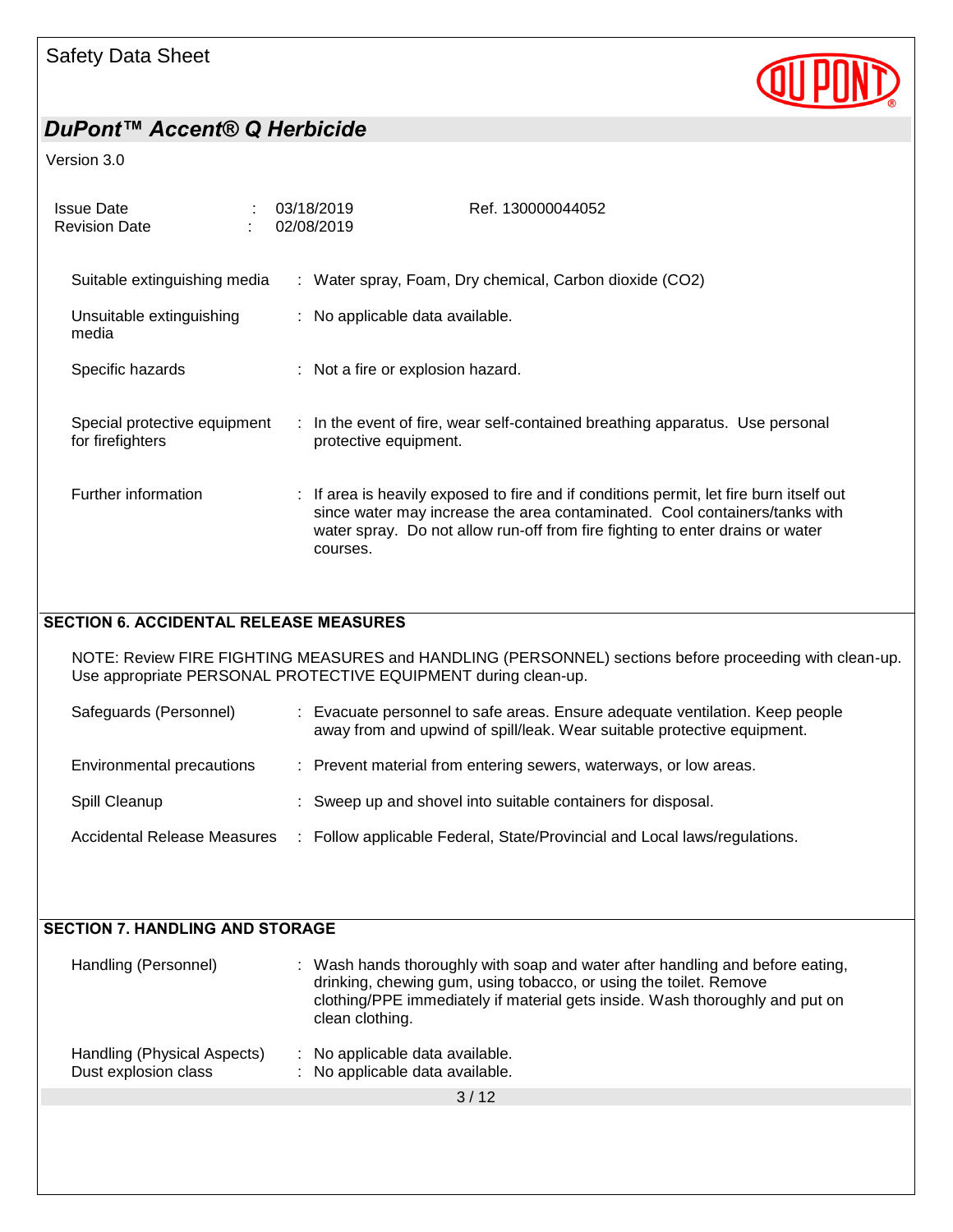

### Version 3.0

| <b>Issue Date</b><br><b>Revision Date</b> | 03/18/2019<br>02/08/2019        | Ref. 130000044052                                                                                                                              |
|-------------------------------------------|---------------------------------|------------------------------------------------------------------------------------------------------------------------------------------------|
| Storage                                   |                                 | : Do not contaminate water, other pesticides, fertilizer, food or feed in storage.<br>Store in original container. Store in a cool, dry place. |
| Storage period                            | : No applicable data available. |                                                                                                                                                |
| Storage temperature                       | : No applicable data available. |                                                                                                                                                |

## SECTION 8. EXPOSURE CONTROLS/PERSONAL PROTECTION

| Engineering controls                                      | : Information presented in Section 8 conforms to the requirements of the<br>Occupational Safety and Health Administration (OSHA) Hazard<br>Communication Standard of 2012. See Section 15 for applicable information<br>conforming to the requirements of the Federal Insecticide Fungicide and<br>Rodenticide Act (FIFRA), as required by the US Environmental Protection<br>Agency (EPA), or by state Regulatory Agencies.                                                                                               |
|-----------------------------------------------------------|----------------------------------------------------------------------------------------------------------------------------------------------------------------------------------------------------------------------------------------------------------------------------------------------------------------------------------------------------------------------------------------------------------------------------------------------------------------------------------------------------------------------------|
| Personal protective equipment<br>Skin and body protection | : Applicators and other handlers must wear:<br>Long sleeved shirt and long pants<br>Chemical-resistant gloves, Category A (such as butyl rubber, natural rubber,<br>neoprene rubber, or nitrile rubber), all greater than or equal to 14 mils<br>Shoes plus socks<br>Personal protective equipment required for early entry:<br>Coveralls<br>Chemical-resistant gloves, Category A (such as butyl rubber, natural rubber,<br>neoprene rubber, or nitrile rubber), all greater than or equal to 14 mils<br>Shoes plus socks |

Protective measures : Follow manufacturer's instructions for cleaning/maintaining PPE. If no such instructions for washables exist, use detergent and hot water. Keep and wash PPE separately from other laundry.

## Exposure Guidelines

Exposure Limit Values

| <b>Titanium dioxide</b> |          |                     |                |
|-------------------------|----------|---------------------|----------------|
| PEL (Permissible        | (OSHA)   | $15 \text{ mg/m}$   | 8 hr. TWA      |
| Exposure Limit)         |          |                     |                |
| PEL (Permissible        | (OSHA)   | 10 mg/m $3$         | <b>TWA</b>     |
| Exposure Limit)         |          |                     |                |
| <b>TLV</b>              | (ACGIH)  | 10 mg/m $3$         | TWA            |
| AEL *                   | (DuPont) | $10 \text{ mg/m}$ 3 | 8 & 12 hr. TWA |
| AEL *                   | (DuPont) | $5 \text{ mg/m}$ 3  | 8 & 12 hr. TWA |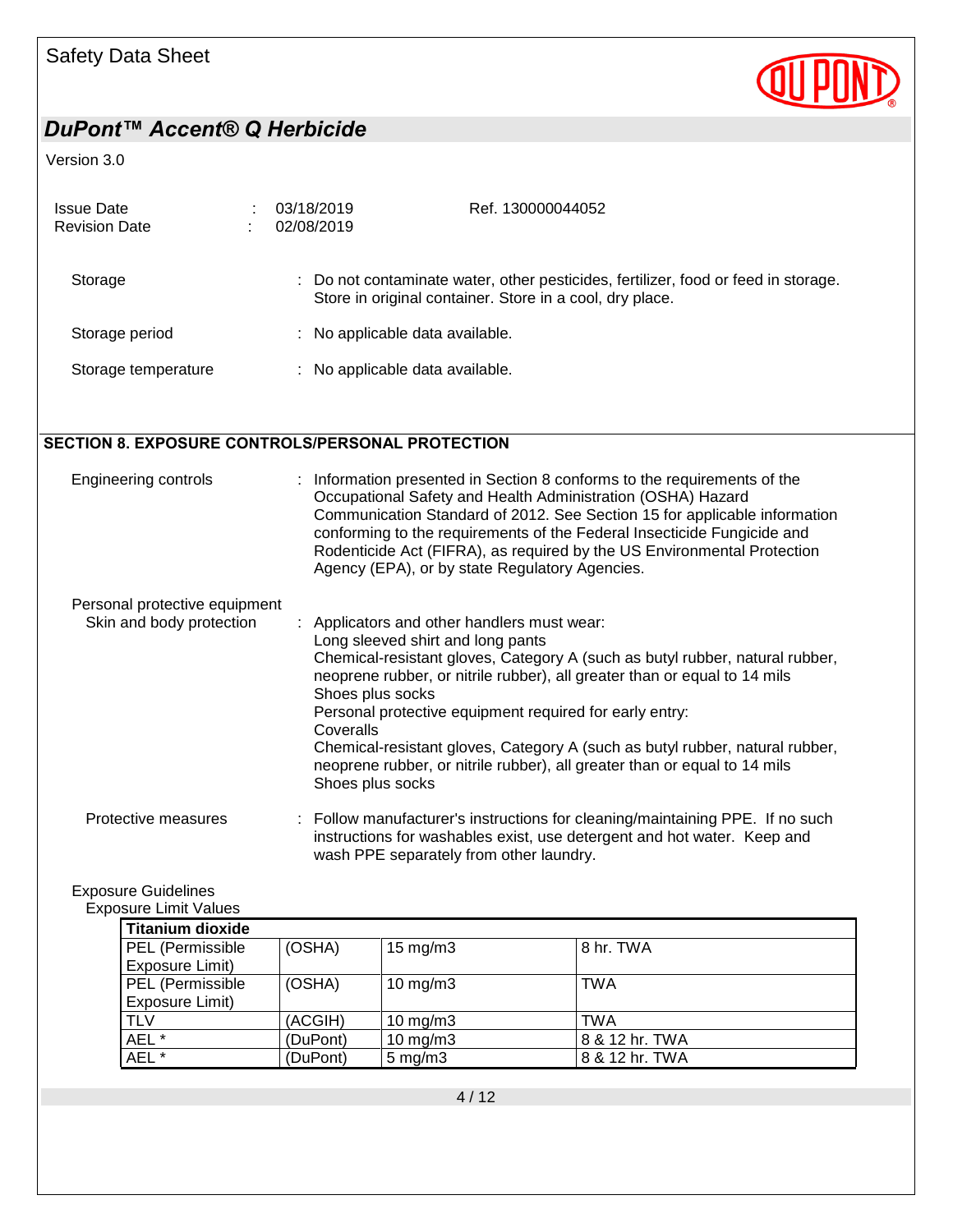| <b>Safety Data Sheet</b>                           |                                                                                                                                                                                          |
|----------------------------------------------------|------------------------------------------------------------------------------------------------------------------------------------------------------------------------------------------|
| DuPont™ Accent® Q Herbicide                        |                                                                                                                                                                                          |
| Version 3.0                                        |                                                                                                                                                                                          |
| <b>Issue Date</b><br><b>Revision Date</b>          | 03/18/2019<br>Ref. 130000044052<br>02/08/2019                                                                                                                                            |
| Nicosulfuron<br>AEL <sup>*</sup>                   | (DuPont)<br>$5$ mg/m $3$<br>8 & 12 hr. TWA                                                                                                                                               |
| No applicable data available.                      | Ethyl 5,5-diphenyl-2-isoxazoline-3-carboxylate                                                                                                                                           |
|                                                    | * AEL is DuPont's Acceptable Exposure Limit. Where governmentally imposed occupational exposure limits which are<br>lower than the AEL are in effect, such limits shall take precedence. |
| <b>SECTION 9. PHYSICAL AND CHEMICAL PROPERTIES</b> |                                                                                                                                                                                          |
| Appearance<br>Physical state<br>Form<br>Color      | : solid<br>: solid, granules<br>light brown, dark, tan                                                                                                                                   |
| Odor                                               | : slight                                                                                                                                                                                 |
| Odor threshold                                     | : No applicable data available.                                                                                                                                                          |
| pH                                                 | : 5.3                                                                                                                                                                                    |
| Melting point/range                                | : No applicable data available.                                                                                                                                                          |
| Boiling point/boiling range                        | : No applicable data available.                                                                                                                                                          |
| Flash point                                        | No applicable data available.                                                                                                                                                            |
| Evaporation rate                                   | No applicable data available.                                                                                                                                                            |
| Flammability (solid, gas)                          | No applicable data available.                                                                                                                                                            |
| Upper explosion limit                              | No applicable data available.                                                                                                                                                            |
| Lower explosion limit                              | No applicable data available.                                                                                                                                                            |
| Vapour Pressure                                    | : No applicable data available.                                                                                                                                                          |
| Vapour density                                     | No applicable data available.                                                                                                                                                            |
| Density                                            | : $0.664$ g/cm3                                                                                                                                                                          |
|                                                    | $5/12$                                                                                                                                                                                   |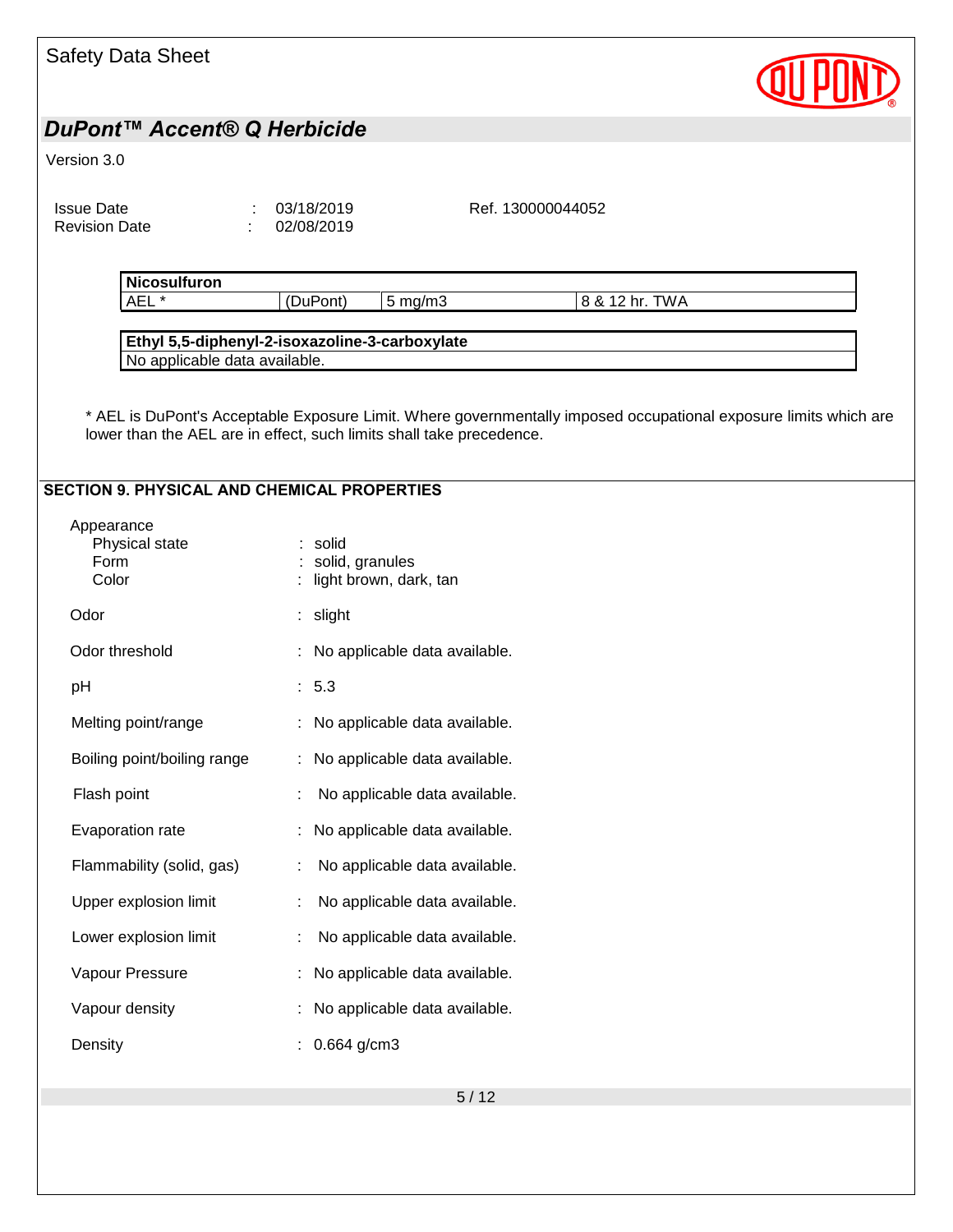

### Version 3.0

| <b>Issue Date</b><br><b>Revision Date</b>  | 03/18/2019<br>02/08/2019            | Ref. 130000044052 |
|--------------------------------------------|-------------------------------------|-------------------|
| Specific gravity (Relative<br>density)     | : No applicable data available.     |                   |
| Water solubility                           | : No applicable data available.     |                   |
| Solubility(ies)                            | : No applicable data available.     |                   |
| Partition coefficient: n-<br>octanol/water | : No applicable data available.     |                   |
| Auto-ignition temperature                  | No applicable data available.<br>÷. |                   |
| Decomposition temperature                  | No applicable data available.<br>÷  |                   |
| Viscosity, kinematic                       | No applicable data available.       |                   |
| Viscosity, dynamic                         | No applicable data available.       |                   |
|                                            |                                     |                   |

## SECTION 10. STABILITY AND REACTIVITY

| Reactivity<br>Chemical stability      | No applicable data available.<br>Stable at normal temperatures and storage conditions. |
|---------------------------------------|----------------------------------------------------------------------------------------|
| Possibility of hazardous<br>reactions | Polymerization will not occur.                                                         |
| Conditions to avoid                   | No applicable data available.                                                          |
| Incompatible materials                | None reasonably foreseeable.                                                           |
| Hazardous decomposition<br>products   | No applicable data available.                                                          |

## SECTION 11. TOXICOLOGICAL INFORMATION

| DuPont <sup>™</sup> Accent <sup>®</sup> Q Herbicide          |    |                            |
|--------------------------------------------------------------|----|----------------------------|
| Inhalation 4 h Acute<br>toxicity estimate                    |    | $:$ > 5.4 mg/l, Rat        |
| Dermal Acute toxicity<br>estimate                            |    | $> 5,000$ mg/kg, Rabbit    |
| Dermal Acute toxicity<br>estimate                            |    | $> 5,000$ mg/kg, Rat       |
| Oral Acute toxicity estimate $\therefore$ > 5,000 mg/kg, Rat |    |                            |
| Skin irritation                                              | ÷. | No skin irritation, Rabbit |
|                                                              |    | 6/12                       |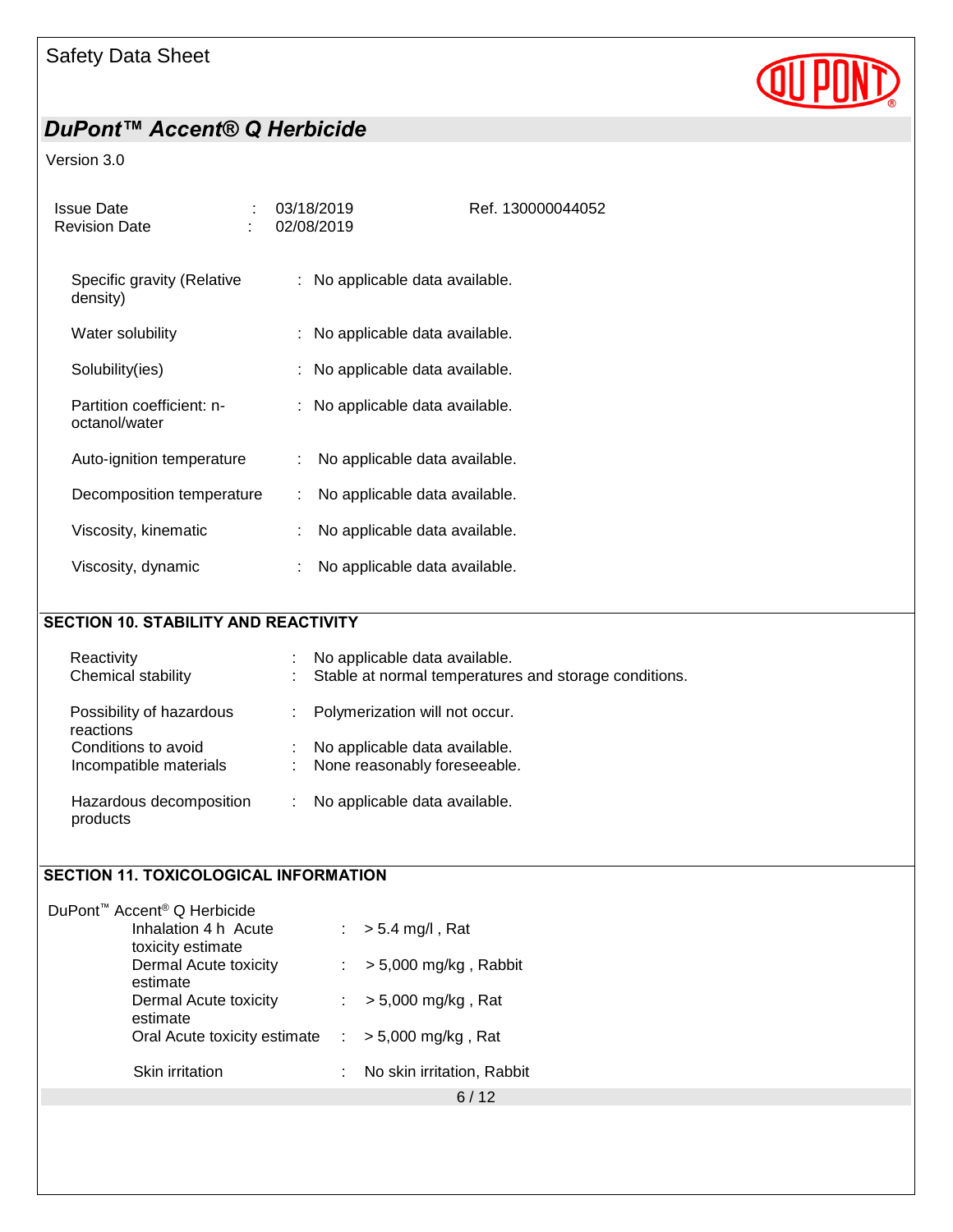

Version 3.0

| <b>Issue Date</b><br><b>Revision Date</b> |                                                |  | 03/18/2019<br>02/08/2019                                                                                                               | Ref. 130000044052                                                                                                                                                                                                                                                                                                                                                                                                                |
|-------------------------------------------|------------------------------------------------|--|----------------------------------------------------------------------------------------------------------------------------------------|----------------------------------------------------------------------------------------------------------------------------------------------------------------------------------------------------------------------------------------------------------------------------------------------------------------------------------------------------------------------------------------------------------------------------------|
|                                           |                                                |  |                                                                                                                                        | Minimal effects that do not meet the threshold for classification.                                                                                                                                                                                                                                                                                                                                                               |
|                                           | Eye irritation                                 |  |                                                                                                                                        | No eye irritation, Rabbit<br>Minimal effects that do not meet the threshold for classification.                                                                                                                                                                                                                                                                                                                                  |
|                                           | Sensitisation                                  |  |                                                                                                                                        | Did not cause sensitisation on laboratory animals., Guinea pig                                                                                                                                                                                                                                                                                                                                                                   |
|                                           |                                                |  |                                                                                                                                        | Did not cause sensitisation on laboratory animals., Mouse                                                                                                                                                                                                                                                                                                                                                                        |
|                                           | Further information                            |  |                                                                                                                                        | Information given is based on data on the components and the<br>toxicology of similar products.                                                                                                                                                                                                                                                                                                                                  |
|                                           | Further information                            |  |                                                                                                                                        | Information presented in this Section conforms to the requirements of<br>the Occupational Safety and Health Administration (OSHA) Hazard<br>Communication Standard of 2012. See Section 15 for applicable<br>information conforming to the requirements of the Federal Insecticide<br>Fungicide and Rodenticide Act (FIFRA), as required by the US<br>Environmental Protection Agency (EPA), or by state Regulatory<br>Agencies. |
| Nicosulfuron                              | Repeated dose toxicity                         |  |                                                                                                                                        | Ingestion                                                                                                                                                                                                                                                                                                                                                                                                                        |
|                                           |                                                |  |                                                                                                                                        | multiple species<br>- 90 d<br>No toxicologically significant effects were found.                                                                                                                                                                                                                                                                                                                                                 |
| Carcinogenicity<br>Mutagenicity           |                                                |  | Not classifiable as a human carcinogen.<br>Animal testing did not show any carcinogenic effects.                                       |                                                                                                                                                                                                                                                                                                                                                                                                                                  |
|                                           |                                                |  | Animal testing did not show any mutagenic effects.<br>Tests on bacterial or mammalian cell cultures did not show mutagenic<br>effects. |                                                                                                                                                                                                                                                                                                                                                                                                                                  |
|                                           | Reproductive toxicity                          |  | ÷                                                                                                                                      | No toxicity to reproduction<br>Animal testing showed no reproductive toxicity.<br>No effects on or via lactation                                                                                                                                                                                                                                                                                                                 |
|                                           | Teratogenicity                                 |  |                                                                                                                                        | Animal testing showed effects on embryo-fetal development at levels<br>equal to or above those causing maternal toxicity.                                                                                                                                                                                                                                                                                                        |
|                                           | Ethyl 5,5-diphenyl-2-isoxazoline-3-carboxylate |  |                                                                                                                                        |                                                                                                                                                                                                                                                                                                                                                                                                                                  |
|                                           | Repeated dose toxicity                         |  |                                                                                                                                        | Ingestion<br>Mouse<br>- 90 dMethod: OPPTS 870.3100<br>No toxicological effects warranting significant target organ toxicity<br>classification were seen below the recommended guidance values for<br>classification.                                                                                                                                                                                                             |
|                                           |                                                |  |                                                                                                                                        | 7/12                                                                                                                                                                                                                                                                                                                                                                                                                             |
|                                           |                                                |  |                                                                                                                                        |                                                                                                                                                                                                                                                                                                                                                                                                                                  |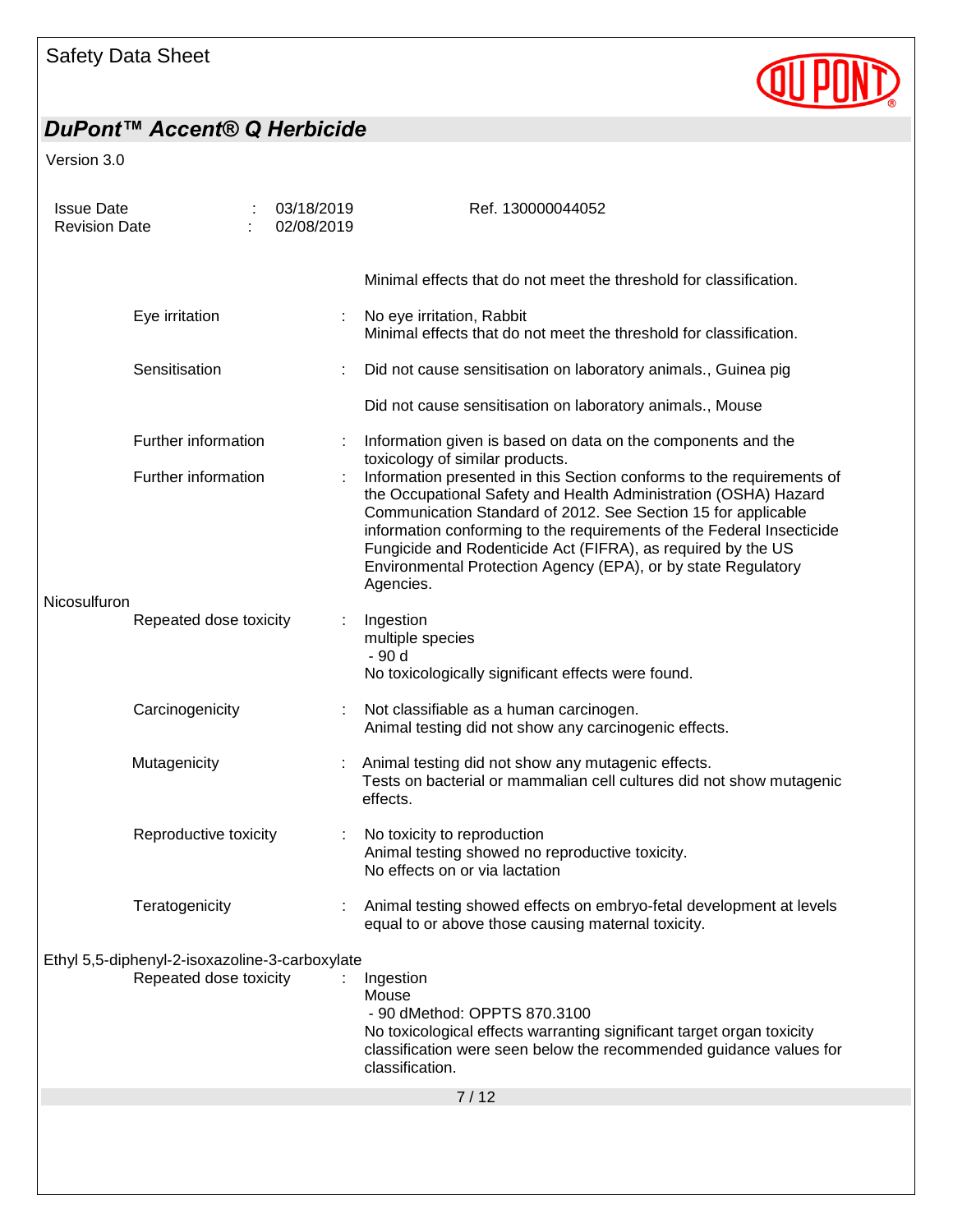

Version 3.0

| <b>Issue Date</b><br><b>Revision Date</b> |                        | 03/18/2019<br>02/08/2019 | Ref. 130000044052                                                                                                                                                                                                                                                                                                                                                                                                     |
|-------------------------------------------|------------------------|--------------------------|-----------------------------------------------------------------------------------------------------------------------------------------------------------------------------------------------------------------------------------------------------------------------------------------------------------------------------------------------------------------------------------------------------------------------|
| Carcinogenicity                           |                        |                          | Not classifiable as a human carcinogen.<br>Animal testing did not show any carcinogenic effects.                                                                                                                                                                                                                                                                                                                      |
| Mutagenicity                              |                        |                          | Animal testing did not show any mutagenic effects.<br>Tests on bacterial or mammalian cell cultures did not show mutagenic<br>effects.                                                                                                                                                                                                                                                                                |
|                                           | Reproductive toxicity  |                          | No toxicity to reproduction<br>Animal testing showed no reproductive toxicity.                                                                                                                                                                                                                                                                                                                                        |
| Teratogenicity                            |                        |                          | Evidence suggests the substance is not a developmental toxin in<br>animals.                                                                                                                                                                                                                                                                                                                                           |
| Titanium dioxide                          |                        |                          |                                                                                                                                                                                                                                                                                                                                                                                                                       |
|                                           | Repeated dose toxicity |                          | Oral<br>Rat                                                                                                                                                                                                                                                                                                                                                                                                           |
|                                           |                        |                          | NOAEL: 1,000 mg/kgMethod: OECD Test Guideline 408<br>No toxicologically significant effects were found.                                                                                                                                                                                                                                                                                                               |
| Carcinogenicity                           |                        |                          | Not classifiable as a human carcinogen.<br>Overall weight of evidence indicates that the substance is not<br>carcinogenic.                                                                                                                                                                                                                                                                                            |
| Mutagenicity                              |                        |                          | Animal testing did not show any mutagenic effects.<br>Tests on bacterial or mammalian cell cultures did not show mutagenic<br>effects.                                                                                                                                                                                                                                                                                |
|                                           | Reproductive toxicity  |                          | Animal testing showed no reproductive toxicity.                                                                                                                                                                                                                                                                                                                                                                       |
|                                           |                        |                          |                                                                                                                                                                                                                                                                                                                                                                                                                       |
| Teratogenicity                            |                        |                          | Animal testing showed no developmental toxicity.                                                                                                                                                                                                                                                                                                                                                                      |
| Carcinogenicity                           |                        |                          | The carcinogenicity classifications for this product and/or its ingredients have been determined according to<br>HazCom 2012, Appendix A.6. The classifications may differ from those listed in the National Toxicology<br>Program (NTP) Report on Carcinogens (latest edition) or those found to be a potential carcinogen in the<br>International Agency for Research on Cancer (IARC) Monographs (latest edition). |
| Material                                  |                        | <b>IARC</b>              | <b>OSHA</b><br><b>NTP</b>                                                                                                                                                                                                                                                                                                                                                                                             |
| Quartz                                    |                        | 1                        | X                                                                                                                                                                                                                                                                                                                                                                                                                     |

8 / 12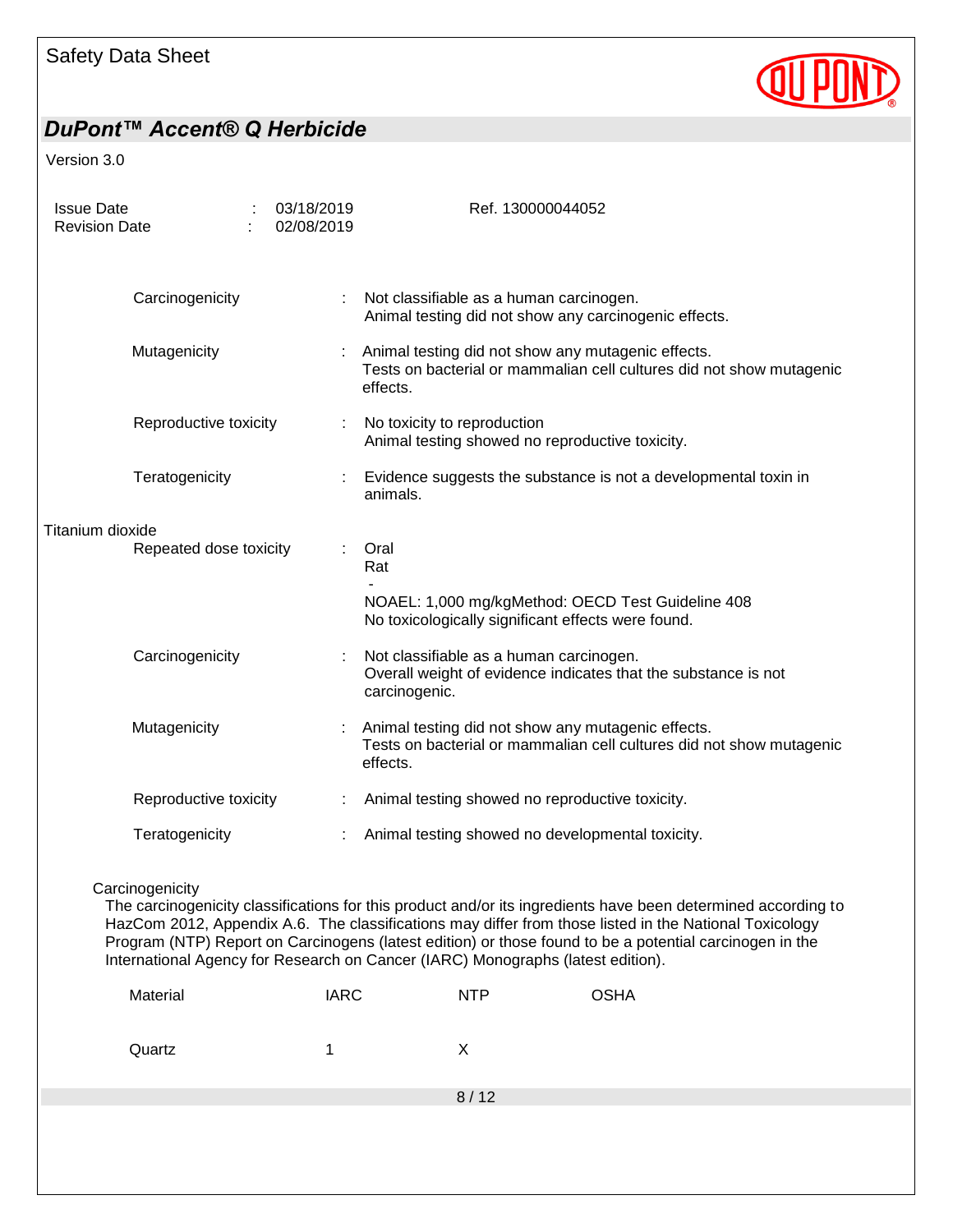| <b>Safety Data Sheet</b>                  |                                                |                            |                                                                                        |
|-------------------------------------------|------------------------------------------------|----------------------------|----------------------------------------------------------------------------------------|
|                                           | DuPont™ Accent® Q Herbicide                    |                            |                                                                                        |
| Version 3.0                               |                                                |                            |                                                                                        |
| <b>Issue Date</b><br><b>Revision Date</b> |                                                | : 03/18/2019<br>02/08/2019 | Ref. 130000044052                                                                      |
|                                           | Titanium dioxide                               | 2B                         |                                                                                        |
|                                           | <b>SECTION 12. ECOLOGICAL INFORMATION</b>      |                            |                                                                                        |
| <b>Aquatic Toxicity</b><br>Nicosulfuron   |                                                |                            |                                                                                        |
|                                           | 96 h LC50                                      |                            | Cyprinodon variegatus (sheepshead minnow) > 124 mg/l                                   |
|                                           | 7 d EC50                                       |                            | Lemna gibba (duckweed) 0.0032 mg/l US EPA Test Guideline OPP<br>122-2 & 123-2          |
|                                           | 14 d NOEC                                      |                            | Lemna gibba (duckweed) 0.0025 mg/l                                                     |
|                                           | 48 h EC50                                      |                            | Daphnia magna (Water flea) > 1,000 mg/l US EPA Test Guideline<br><b>OPP 72-2</b>       |
|                                           | 90 d                                           |                            | NOEC Oncorhynchus mykiss (rainbow trout) 24 mg/l OECD Test<br>Guideline 210            |
|                                           | 21 <sub>d</sub>                                |                            | NOEC Daphnia magna (Water flea) 43 mg/l OECD Test Guideline<br>202                     |
|                                           | Ethyl 5,5-diphenyl-2-isoxazoline-3-carboxylate |                            |                                                                                        |
|                                           | 96 h LC50                                      |                            | Lepomis macrochirus (Bluegill sunfish) 0.22 mg/l                                       |
|                                           | 96 h EC50                                      |                            | Pseudokirchneriella subcapitata (green algae) > 1.26 mg/l                              |
|                                           | 96 h NOEC                                      |                            | Pseudokirchneriella subcapitata (green algae) 1.26 mg/l                                |
| Titanium dioxide                          | 96 h LC50                                      |                            | Pimephales promelas (fathead minnow) > 1,000 mg/l                                      |
|                                           | 72 h ErC50                                     |                            | Pseudokirchneriella subcapitata (green algae) > 100 mg/l see user<br>defined free text |
|                                           | 72 h NOEC                                      |                            | Algae 5,600 mg/l see user defined free text                                            |
|                                           | 48 h EC50                                      |                            | Daphnia magna (Water flea) > 100 mg/l OECD Test Guideline 202                          |
|                                           | <b>Environmental Fate</b>                      |                            |                                                                                        |
| Nicosulfuron                              | Bioaccumulation                                |                            | Bioaccumulation is unlikely.                                                           |
|                                           |                                                |                            | 9/12                                                                                   |
|                                           |                                                |                            |                                                                                        |
|                                           |                                                |                            |                                                                                        |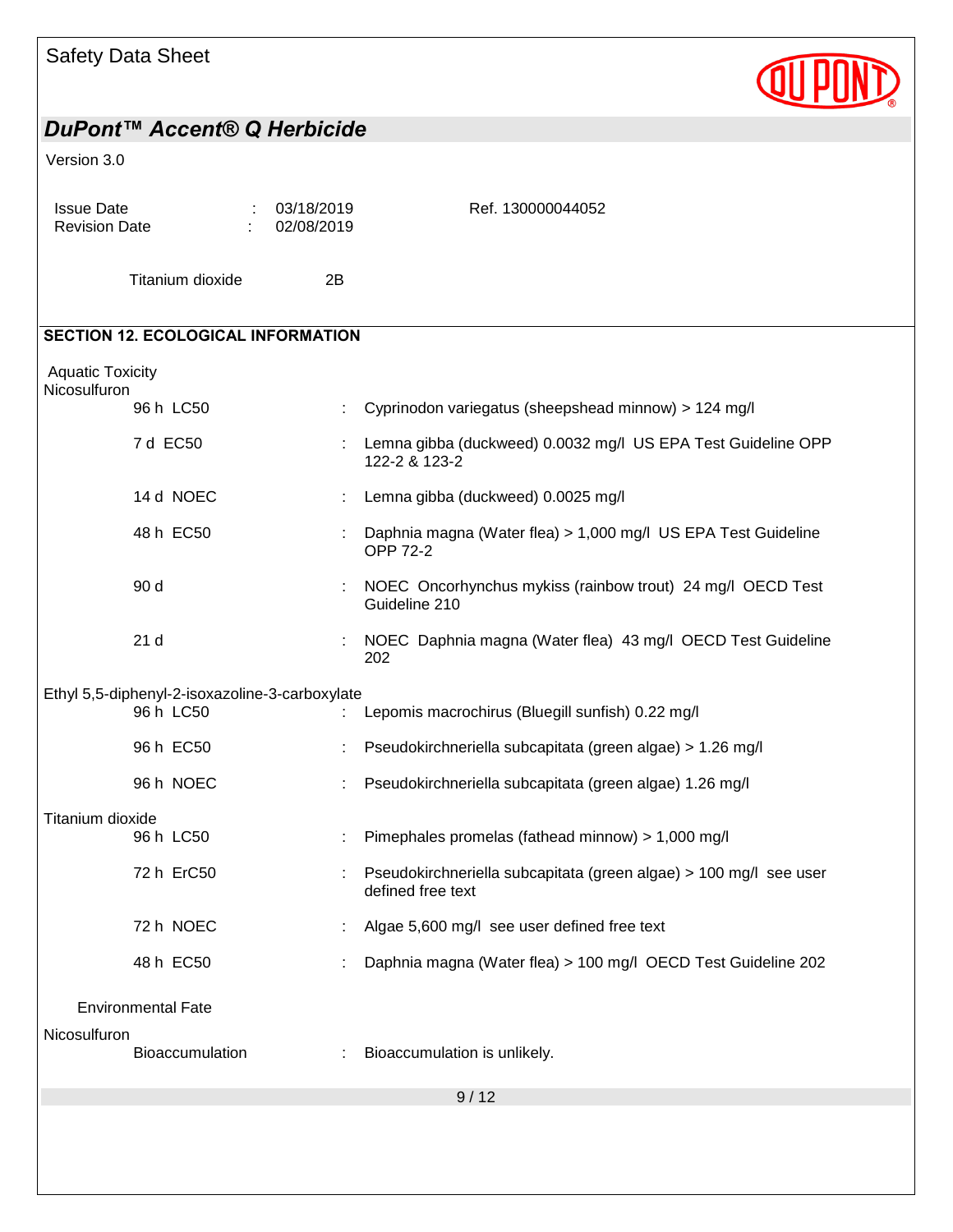| <b>Safety Data Sheet</b> |  |
|--------------------------|--|
|--------------------------|--|



|                                       | DuPont™ Accent® Q Herbicide                        |                                                                                                                                                               |                                                                                                                                                                                                                                                                                                                               |
|---------------------------------------|----------------------------------------------------|---------------------------------------------------------------------------------------------------------------------------------------------------------------|-------------------------------------------------------------------------------------------------------------------------------------------------------------------------------------------------------------------------------------------------------------------------------------------------------------------------------|
| Version 3.0                           |                                                    |                                                                                                                                                               |                                                                                                                                                                                                                                                                                                                               |
| <b>Issue Date</b>                     | 03/18/2019                                         |                                                                                                                                                               | Ref. 130000044052                                                                                                                                                                                                                                                                                                             |
| <b>Revision Date</b>                  | 02/08/2019                                         |                                                                                                                                                               |                                                                                                                                                                                                                                                                                                                               |
|                                       | Additional ecological information                  | where/when conditions favour runoff.                                                                                                                          | Environmental Hazards: Do not apply directly to water, or to areas<br>where surface water is present, or to intertidal areas below the mean<br>high water mark. Do not contaminate water when cleaning equipment<br>or disposing of equipment washwaters or rinsate. Do not apply                                             |
|                                       | <b>SECTION 13. DISPOSAL CONSIDERATIONS</b>         |                                                                                                                                                               |                                                                                                                                                                                                                                                                                                                               |
| Waste disposal methods -<br>Product   |                                                    |                                                                                                                                                               | Do not contaminate water, food or feed by disposal. Wastes resulting from the<br>use of this product must be disposed of on site or at an approved waste<br>disposal facility. Treatment, storage, transportation, and disposal must be in<br>accordance with applicable federal, state/provincial, and local regulations.    |
| Waste disposal methods -<br>Container |                                                    | : Container Refilling and Disposal:<br>Refer to the product label for instructions.<br>Do not transport if this container is damaged or leaking.<br>or night. | In the event of a major spill, fire or other emergency, call 1-800-441-3637 day                                                                                                                                                                                                                                               |
| Contaminated packaging                |                                                    | : No applicable data available.                                                                                                                               |                                                                                                                                                                                                                                                                                                                               |
|                                       | <b>SECTION 14. TRANSPORT INFORMATION</b>           |                                                                                                                                                               |                                                                                                                                                                                                                                                                                                                               |
| IATA_C                                | UN number<br>Proper shipping name                  | : 3077                                                                                                                                                        | : Environmentally hazardous substance, solid, n.o.s.<br>(Isoxadifen-ethyl, Nicosulfuron)                                                                                                                                                                                                                                      |
|                                       | Class<br>Packing group                             | 9<br>Ш                                                                                                                                                        |                                                                                                                                                                                                                                                                                                                               |
| <b>IMDG</b>                           | Labelling No.<br>UN number<br>Proper shipping name | 9<br>3077                                                                                                                                                     | : ENVIRONMENTALLY HAZARDOUS SUBSTANCE,<br>SOLID, N.O.S. (Isoxadifen-ethyl, Nicosulfuron)                                                                                                                                                                                                                                      |
|                                       | Class<br>Packing group                             | 9<br>$\pm$ 111                                                                                                                                                |                                                                                                                                                                                                                                                                                                                               |
|                                       | Labelling No.<br>Marine pollutant                  | 9                                                                                                                                                             | : yes (Isoxadifen-ethyl, Nicosulfuron)                                                                                                                                                                                                                                                                                        |
|                                       | Not regulated as a hazardous material by DOT.      |                                                                                                                                                               |                                                                                                                                                                                                                                                                                                                               |
|                                       |                                                    |                                                                                                                                                               | Marine Pollutants assigned UN number 3077 and 3082 in single or combination packaging containing a net<br>quantity per single or inner packaging of 5 L or less for liquids or having a net mass per single or inner<br>packaging of 5 KG or less for solids may be transported as non-dangerous goods as provided in section |
|                                       |                                                    | 10/12                                                                                                                                                         |                                                                                                                                                                                                                                                                                                                               |
|                                       |                                                    |                                                                                                                                                               |                                                                                                                                                                                                                                                                                                                               |
|                                       |                                                    |                                                                                                                                                               |                                                                                                                                                                                                                                                                                                                               |
|                                       |                                                    |                                                                                                                                                               |                                                                                                                                                                                                                                                                                                                               |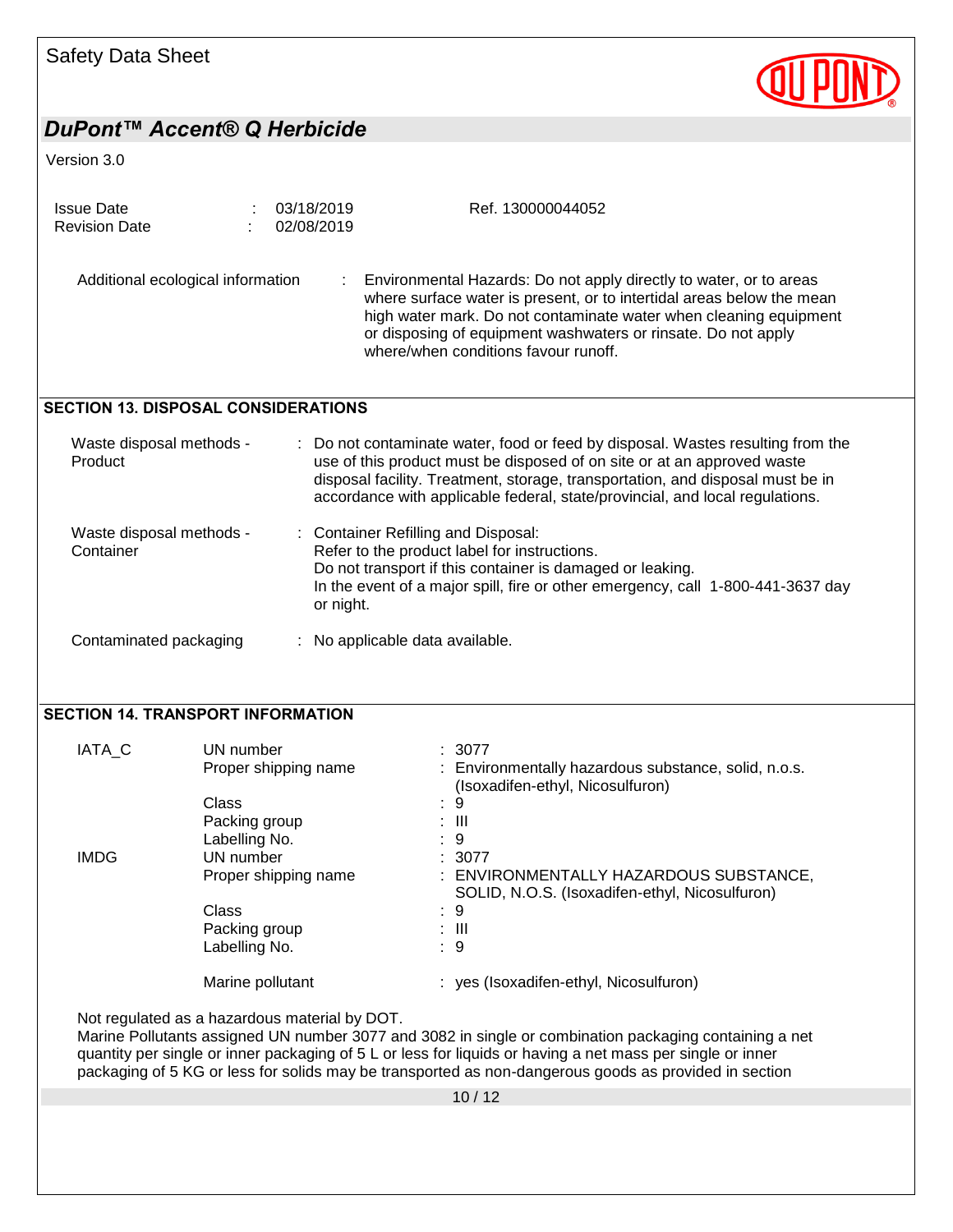# Safety Data Sheet



## *DuPont™ Accent® Q Herbicide*

### Version 3.0

| <b>Issue Date</b>    | : 03/18/2019 |
|----------------------|--------------|
| <b>Revision Date</b> | 02/08/2019   |

Ref. 130000044052

2.10.2.7 of IMDG code, IATA special provision A197, and ADR/RID special provision 375.

#### SECTION 15. REGULATORY INFORMATION

| Other regulations                                | This Safety Data Sheet is for a pesticide product registered by the US<br>Environmental Protection Agency (USEPA) and various state regulatory<br>agencies, and is therefore also subject to certain requirements under US and<br>state pesticide laws, including the Federal Insecticide Fungicide and<br>Rodenticide Act (FIFRA). These requirements differ from the classification<br>criteria and hazard information required by OSHA for safety data sheets, and<br>for workplace labels of non-pesticide chemicals. The following is information<br>determined by USEPA, and various states.<br>CAUTION!<br>Harmful if absorbed through skin. Causes moderate eye irritation. Avoid<br>contact with skin, eyes and clothing. Prolonged or frequently repeated skin<br>contact may cause allergic reactions in some individuals. |
|--------------------------------------------------|---------------------------------------------------------------------------------------------------------------------------------------------------------------------------------------------------------------------------------------------------------------------------------------------------------------------------------------------------------------------------------------------------------------------------------------------------------------------------------------------------------------------------------------------------------------------------------------------------------------------------------------------------------------------------------------------------------------------------------------------------------------------------------------------------------------------------------------|
| SARA 311/312 Hazard<br>classification            | : No SARA Hazards                                                                                                                                                                                                                                                                                                                                                                                                                                                                                                                                                                                                                                                                                                                                                                                                                     |
| SARA 313 Regulated<br>Chemical(s)                | This material does not contain any chemical components with known CAS<br>numbers that exceed the threshold (De Minimis) reporting levels established<br>by SARA Title III, Section 313.                                                                                                                                                                                                                                                                                                                                                                                                                                                                                                                                                                                                                                               |
| PA Right to Know<br><b>Regulated Chemical(s)</b> | : Substances on the Pennsylvania Hazardous Substances List present at a<br>concentration of 1% or more (0.01% for Special Hazardous Substances):<br>Kaolin, Sucrose, Sodium sulphate                                                                                                                                                                                                                                                                                                                                                                                                                                                                                                                                                                                                                                                  |
| <b>CERCLA Reportable</b><br>Quantity             | Based on the percentage composition of this chemical in the product.:<br>Naphthalene                                                                                                                                                                                                                                                                                                                                                                                                                                                                                                                                                                                                                                                                                                                                                  |
| <b>SARA Reportable Quantity</b>                  | : This material does not contain any components with a SARA 302 RQ.                                                                                                                                                                                                                                                                                                                                                                                                                                                                                                                                                                                                                                                                                                                                                                   |
| EPA Reg. No.                                     | $: 352 - 773$<br>In the United States this product is regulated by the US Environmental<br>Protection Agency (EPA) under the Federal Insecticide, Fungicide and<br>Rodenticide Act (FIFRA). It is a violation of Federal law to use this product in<br>a manner inconsistent with its labeling. Read and follow all label directions.<br>This product is excluded from listing requirements under EPA/TSCA.                                                                                                                                                                                                                                                                                                                                                                                                                           |
|                                                  | 11/12                                                                                                                                                                                                                                                                                                                                                                                                                                                                                                                                                                                                                                                                                                                                                                                                                                 |
|                                                  |                                                                                                                                                                                                                                                                                                                                                                                                                                                                                                                                                                                                                                                                                                                                                                                                                                       |